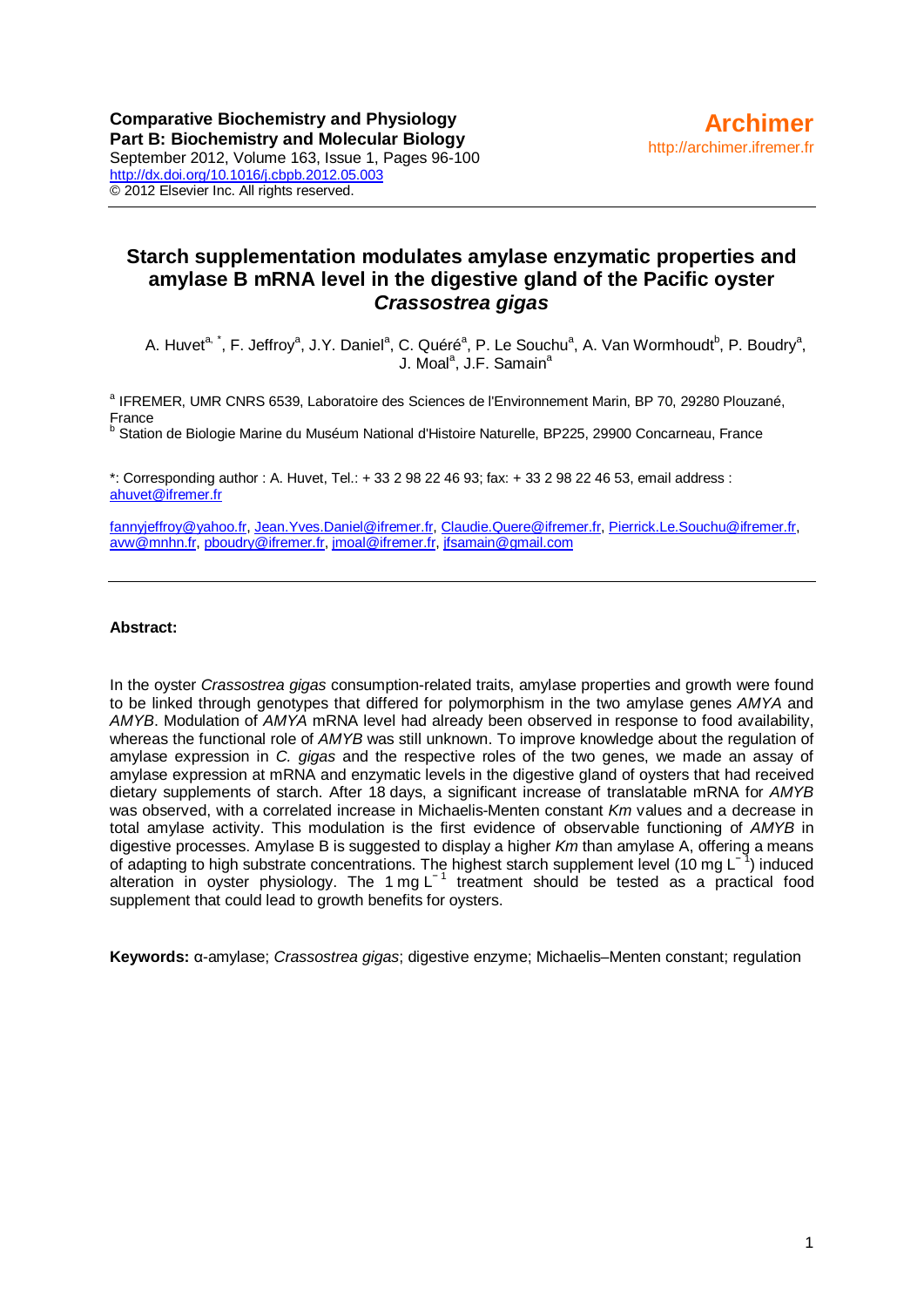# **1. Introduction**

Knowledge of feeding strategies and adaptive digestive capacities of bivalves under different food conditions and their effects on phenotypic traits, such as growth, is of major interest for aquaculture. Digestive enzyme activities and the mechanisms controlling them may, therefore, be important in maximizing absorption efficiencies and food conversion efficiencies. Indeed, activities of digestive enzymes have been reported to affect absorption efficiency for their corresponding substrates (Bayne, 1976; Samain et al., 1991, Ibarrola et al., 1998, 2000), and this appears to be one of the principal factors explaining *in situ* growth variability of the Pacific oyster *Crassostrea gigas* (Huvet et al., 2003). Among digestive enzymes,  $\alpha$ -amylase ( $\alpha$ -1,4 glucan-4-glucanohydrolase) is a key enzyme for carbohydrate digestion and is possibly a limiting factor in oyster absorption efficiency (Moal et al., 2000; Sellos et al., 2003). More broadly,  $α$ -amylase can represent individual energy status, as observed in *Drosophila* when starch is the only carbohydrate source in the substrate (Powell and Andjelkovic, 1983).  $\alpha$ -amylase catalyses the hydrolysis of internal ( $\alpha$ -1,4) glucoside bonds in starch of related poly and oligosaccharides. In *C. gigas*, two genes (*AMYA* and *AMYB*) have been characterized that code for two amylase mRNAs (Sellos et al., 2003). The polymorphism of these two genes was analysed, revealing associations with growth, consumption related traits and amylase expression (Prudence et al., 2006; Huvet et al., 2008).

Numerous articles emphasize the potential effects of external factors on the regulation processes of digestive enzymes such as amylase. In rat, for example, amylase activity was reported to vary at cellular and molecular levels in response to the carbohydrate content of the diet (Wicker et al., 1984). Amylase isozymes were also reported to vary in *Gammarus* and to be induced by a diet rich in glycogen (Borowsky, 1984; Guarna and Borowsky, 1995). Adaptation of amylase enzyme was also observed in the shrimp *Penaus vannamei*, depending on casein and protein sources in the diet (Le Moullac et al., 1997), and in *Artemia salina* according to particulate starch concentration in diet (Samain et al., 1980). In the disk abalone *Haliotis discus discus*, mRNA expression of the α-amylase gene appeared to be negatively affected by starvation and positively affected by food availability (Nikapitiya et al., 2009). In *C. gigas*, we have demonstrated that food availability (i.e., different quantities of the same food) constitutes an external regulatory factor for amylase expression. We observed that *AMYA* could be regulated at the mRNA level when food varied quantitatively, whereas *AMYB* was either not regulated under these conditions or present at such weak mRNA levels that its functional role was questionable (Huvet et al., 2003; Huvet et al., 2008). Diet quality was also shown to have an effect on digestive processes in oysters, mainly because classes of algal species vary in carbohydrate and starch contents (Moal et al., 1987). Therefore, investigating effects of diet quality on amylase properties is valuable for understanding adaptive digestive capacities of bivalves and the functioning of amylase genes A and B.

To improve knowledge about the regulation of amylase expression, the respective roles of amylase genes A and B, and the relationships between enzymatic properties and absorption processes in oyster, we made an assay of amylase expression at mRNA and enzymatic levels, in the digestive gland of oysters provided with dietary supplements of starch, the substrate of amylase. Our results suggest that the  $\alpha$ -amylase B gene could play a role in the adaptation to starch variation in the diet.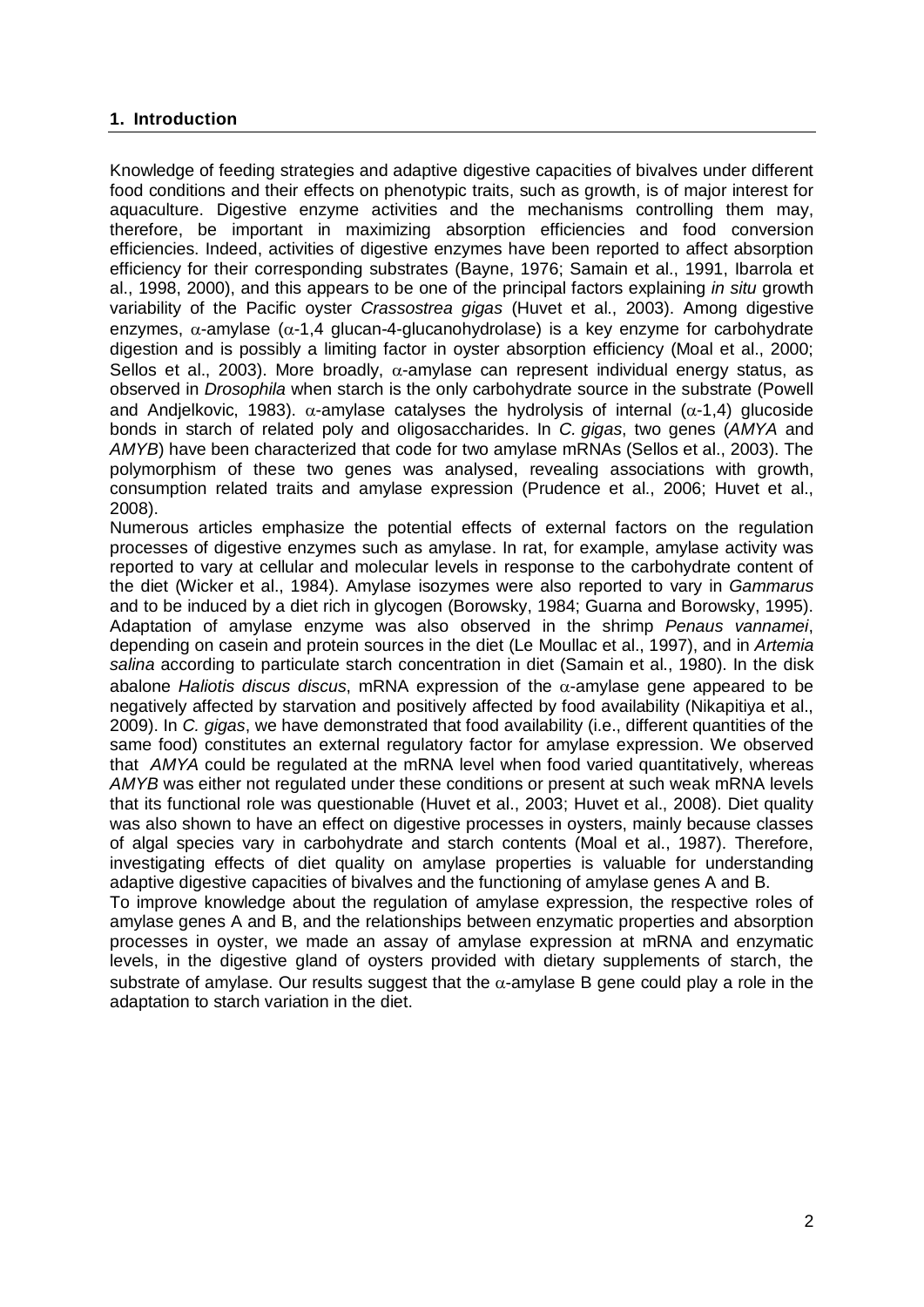### **2. Material and Methods**

### **2.1. Biological material**

Oysters were produced at the Ifremer hatchery in La Tremblade (Charente Maritime, France) by a controlled spawning with 30 wild oysters collected in Marennes-Oléron Bay. Juveniles were then reared at the Ifremer nursery in Bouin (Vendée, France). Three-year-old oysters (mean total weight =  $98 \pm 6$  g) were then transferred to the Ifremer shellfish facilities in Argenton (Brittany, France), where they underwent an acclimation period of 8 days at  $17.0 \pm 1.0$  °C in seawater filtered at 20 µm without food supply, before experimental treatments were started.

### **2.2. Experimental design**

Oysters ( $n = 160$ ) were conditioned in duplicate raceways of 5  $\mu$ m-filtered seawater (106L/h) at 17.0 ± 1.0 °C and fed a diet of *Chaetoceros gracilis* at a daily ration equal to 8 % dry weight algae/dry weight oyster for the control (c), plus 3 other treatments with different final starch supplement concentrations 1 mg  $L^{-1}$ , 5 mg  $L^{-1}$  and 10 mg  $L^{-1}$ . Native wheat starch (Avebe, The Netherlands) was dissolved in 5 µm-filtered seawater to obtain a nominal starch solution. This solution was distributed to duplicated raceways using a peristaltic pump along a 24h cycle to ensure the required final concentration. Additionally, a pump was used in each raceway to avoid starch sedimentation. To validate the procedure, the concentrations of starch were followed during 24 hours in raceways without animals. Quantity and size of wheat starch particles (20µm) were estimated in the water column using a coulter counter and remained stable at 0, 3, 9 and 24h assessing the solubility of starch in seawater and the particulate matter holding in the raceway during 24h (without significant degradation of the starch particles).

After 10 (T1) and 18 (T2) days of conditioning, 16 oysters were randomly collected per raceway (*i.e.* 32 oysters per treatment). Collected oysters were weighed (wet flesh weight) and their digestive glands immediately dissected, pooled (4 pools of 8 glands resulting in 2 pools per raceway), frozen in liquid nitrogen, crushed to a fine powder at -196 °C with a Dangoumau mill and stored in liquid nitrogen until the RNA extraction and enzymatic assay were performed.

#### **2.3. Nucleic acid extractions and Reverse transcription – Polymerase Chain Reaction (RT-PCR) assay**

Total RNA was isolated using Extract-all reagent (Eurobio) at a concentration of 1 ml/50 mg powder, and treated with DNAse I (Sigma, 1U/µg total RNA). RNA concentrations were measured at 260 nm (1 OD = 40  $\mu$ g/ml RNA) using an ND-1000 spectrophotometer (Nanodrop Technologies). RNA integrity was assessed using the Agilent 2100 Bioanalyzer (Agilent Technologies, Waldbronn, Germany). One µg of total RNA was reverse-transcribed following the protocol in Huvet et al. (2003) and amplified in triplicate by real time PCR according to Huvet et al. (2004), using specific primers (Huvet et al., 2008). The calculation of relative mRNA levels was normalized to *Elongation Factor I* (primers in Fabioux et al. 2004) as no significant differences in Ct values were observed for *EFI* between treatments  $(P = 0.104, CV = 2.5$  %). For a studied gene "i", results were expressed in arbitrary unit as 2<sup>-</sup> ∆∆Ct (Pfaffl, 2001) with ∆Cq = Cq (i) – Cq (*EFI*) and ∆∆Cq = ∆Cq of cDNA sample - ∆Cq of the cDNA reference.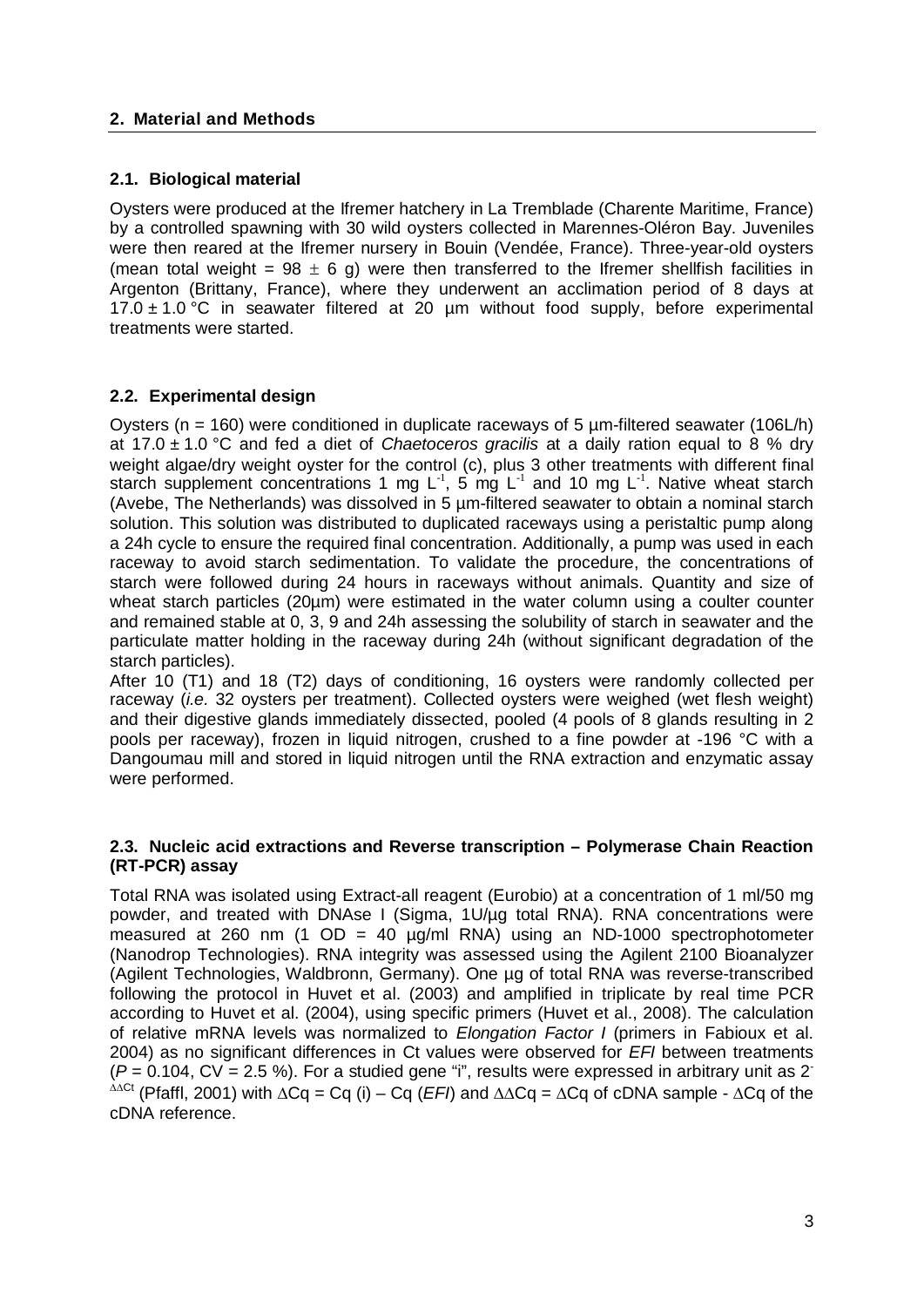# **2.4. Enzymatic analysis**

Amylase activity and apparent Michaelis-Menten constant  $(K_M)$  were evaluated on the replicate pools, using a Technicon autoanalyser according to Samain et al. (1977). Briefly, all these samples were ground in distilled water with  $0.02$  M CaCl<sub>2</sub> before analysis. Amylase activity was then assayed at a substrate concentration of 1 mg/ml by determining starch hydrolysis according to the iodine reaction adapted to bivalve amylases. One unit of alphaamylase was defined as the amount of enzyme that degrades 1 mg/min starch at 45 °C. Soluble proteins were determined according to the method of Lowry et al. (1951).  $K_M$  was determined from a serial dilution analysis of 0.07 to 1 mg/min starch.

# **2.5. Data analysis**

Three-way split-split plot ANOVAs (adapted from Pernet et al., 2007) were conducted using STATGRAPHICS software. The unit of replication was the raceway in which the diet was applied (N=2 for each diet, except for mean flesh weight N=16). The main plots were diet levels (control, 1, 5 and 10 mg  $L^{-1}$  starch), subplots were replicated raceways, and subsubplots were sampling dates (10 and 18 days). Where differences were detected, multiple comparison tests were conducted with the Tukey's HSD method. Normality of the dataset was tested using Shapiro–Wilk. When necessary, data were log-transformed or square root transformed to achieve homogeneity of variances. Results are expressed as means  $\pm$ standard deviation. Statistical significances were reported at P < 0.05.

# **3. Results**

The mean flesh weight of the oysters sampled after 18 days was 21.5 % lower in the treatment with the highest starch (10 mg L<sup>-1</sup> starch; mean flesh weight = 10.5  $\pm$  2.9 g; Tables 1 and 2) than in the three other treatments, for which the mean flesh weight of the oysters appeared statistically similar (mean value =  $13.4 \pm 4.1$  g).

For specific amylase activity, similar significant differences were observed between treatments, after 10 and 18 days, giving 3 distinct statistical groups (Table 2, Figure 1). Values decreased significantly from  $2.27 \pm 0.08$  UI/mg protein in the control treatment to 1.41  $\pm$  0.09 UI/mg protein in the 1 mg L<sup>-1</sup> treatment to 0.52  $\pm$  0.04 UI/mg protein in the 5 and 10 mg L<sup>-1</sup> treatments. In contrast, the Michaelis-Menten constant  $(K_M)$  was higher in the starch treatments than in the control at 10 days (Table 2). The control showed the lowest  $K_M$  value  $(0.37 \pm 0.01$ ; Figure 2), 1 and 10 mg L<sup>-1</sup>  $(0.53 \pm 0.01$  and 0.50  $\pm$  0.03 mg/mL, respectively) were intermediate, to the highest value,  $0.75 \pm 0.06$  mg/mL, was found in the 5 mg L<sup>-1</sup> starch treatment. At 18 days,  $K_M$  values were very similar to those obtained at 10 days:  $K_M$  of the control and 1 mg  $L<sup>1</sup>$  treatment were the lowest and similar, whereas they were significantly different at T1, followed by the 10 mg  $L^{-1}$  and lastly the 5 mg  $L^{-1}$ , which was the highest.

Analysis of *amylase* gene expression based on real time RT-PCR showed that, relative to *elongation factor* gene expression, only *AMYB* displayed significantly different levels depending on the conditions, increasing with substrate concentration (Table 2). Indeed, relative *AMYB* mRNA levels, showed two significantly different groups (Figure 3B). At 10 days, transcript level for the 10 mg  $L^{-1}$  treatment (1.96  $\pm$  0.29 UI) was twice that of the control and 1 mg L<sup>-1</sup> treatment (mean relative expression = 0.90  $\pm$  0.27 UI), the 5 mg L<sup>-1</sup> treatment being intermediate (and not significantly different from 10 mg  $L^{-1}$ ). After 18 days, the two statistical groups were composed of 5 and 10 mg  $L^{-1}$  treatments, with for the highest relative *AMYB* mRNA level (2.46  $\pm$  0.22 UI), compared with 1 mg L<sup>1</sup> and the control (1.08  $\pm$  0.26 UI). For the *AMYA* gene, no significant differences of mRNA level were noted between the treatments after 10 and 18 days (Table 2, Figure 3A).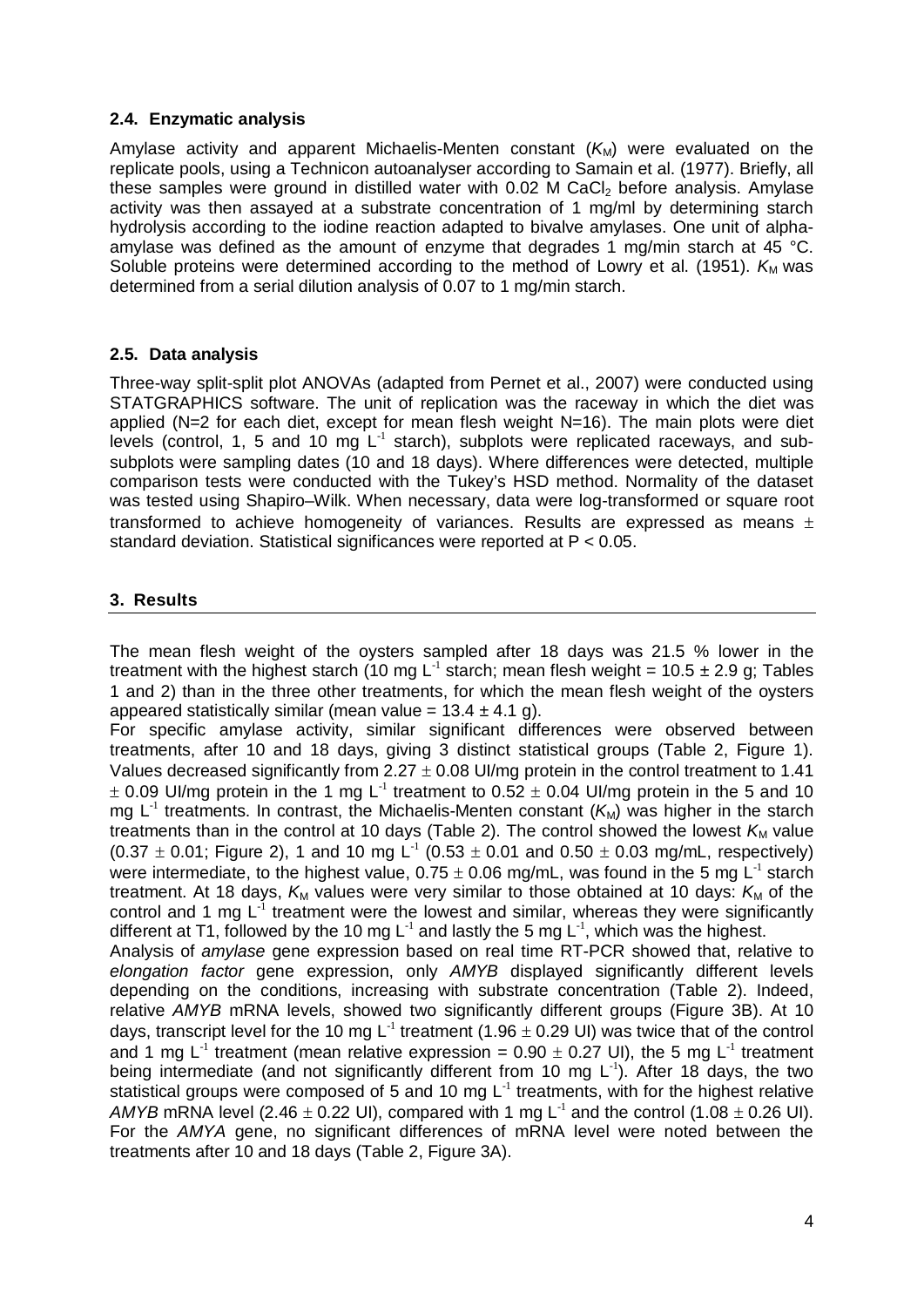# **4. Discussion**

The present study investigated the effect of dietary starch concentration on the amylase enzymes in the digestive gland of oysters, examining enzymatic and molecular responses to improve our understanding of digestive regulation in *Crassostrea gigas*.

A significant decrease of 20 % was observed in the mean wet weight of oysters after 10 and 18 days of conditioning at the highest starch concentration (10 mg  $L^{-1}$ ), suggesting a negative effect on growth. Detrimental physiological responses were previously reported with high- or moderate-starch diets, which can be explained by several processes. An inhibition of amylase release could occur due to amylase inhibitors able to block the active site of the enzyme, as observed in crickets by Woodring et al., (2009). A repressive mechanism could also be at work, due to a high circulating glucose concentration, as observed in *Artemia salina* by Samain et al., (1980). A detrimental physiological response can also result from a decrease of the filtration rate and /or particle retention efficiency due to saturating concentration of starch particles in the environment. Changes in retention efficiencies have already been reported in *C. gigas,* depending on particle concentration (Barillé et al., 1993), suggesting that this species is able to change its feed intake according to food availability. All of these physiological perturbations can have negative consequences for the digestive system, in terms of ingestion, size of digestive tubules and of the digestive gland, and the synthesis of digestive enzymes, all of which have already been reported to affect oyster growth (Huvet et al., 2008). We therefore supposed a gradual or moderate detrimental physiological response with high-starch diet that would explain level of AMYB mRNA for the 5 mg  $L^{-1}$  treatment that appeared intermediate between the group composed with 1 mg  $L^{-1}$ and the control (difference of 1.8x), and the 10 mg  $L^{-1}$  treatment (difference of 1.4x). The 10 mg  $L<sup>-1</sup>$  treatment might indeed lead to a negative feed-back regulatory control of amylase activity in oysters creating an unrealistic situation when very high particle concentration was used. Finally, the 1 mg  $L<sup>-1</sup>$  treatment led to wet weight values slightly higher than the control (although not significantly different) and should be further tested to assess as an effective food supplement for oysters. It would be useful to test the potential of low starch supplements and algal diets containing species naturally rich in starch for improving growth of oyster spat in commercial or experimental nurseries.

For amylase activity, a dramatic decrease was observed at only 5 mg  $L<sup>-1</sup>$  added starch, compared with the 1 mg L-1 supplement and pure *C. gracilis* (control) diet. This decrease of specific amylase activity is observed simultaneously with an increase of *Km* that would lead to a lower affinity for the substrate with an increasing starch concentration. When more than one enzymes can use the same substrate, as is supposed here with the two amylase enzymes A and B, some form of regulation will typically have evolved to allow efficient use of the substrate over a range of substrate concentration. When the substrate becomes saturating, enzymatic activity is progressively limited to a maximum constant rate and cannot be controlled further without changing the enzymatic concentration or *Km*. Consequently, an increase in *Km* will provide a greater control of enzymatic activity over a broader substrate concentration range. This can result in the synthesis or up-regulation of an enzymatic isoform that has a different *Km* value to the isoform synthesized under normal conditions, therefore improving adaptation to the high substrate concentration. One or just a few amino acid substitutions are sufficient to achieve adaptation via variation in kinetic properties. This was observed for LDH orthologs of confamilial and congeneric fishes in response to temperature, and is due to only a few specific amino acid substitutions (Somero, 2004). We expect the specific amylase activity assayed in the present work to result from the mixture of at least two enzymatic isoforms, corresponding to A and B, which we presume to have different *Km* values. Observed changes in *Km* could be due to variation in the ratio of these two proteins in response to variation in starch in the diet, suggested by the relative mRNA levels assayed for amylase genes A and B. For amylase expression, a significant increase (1.9 to 2.6 $\times$  in 10 and 5 mg L<sup>-1</sup> starch supplement treatments, respectively) in translatable mRNA for gene B was observed whereas no significant changes were observed for gene A.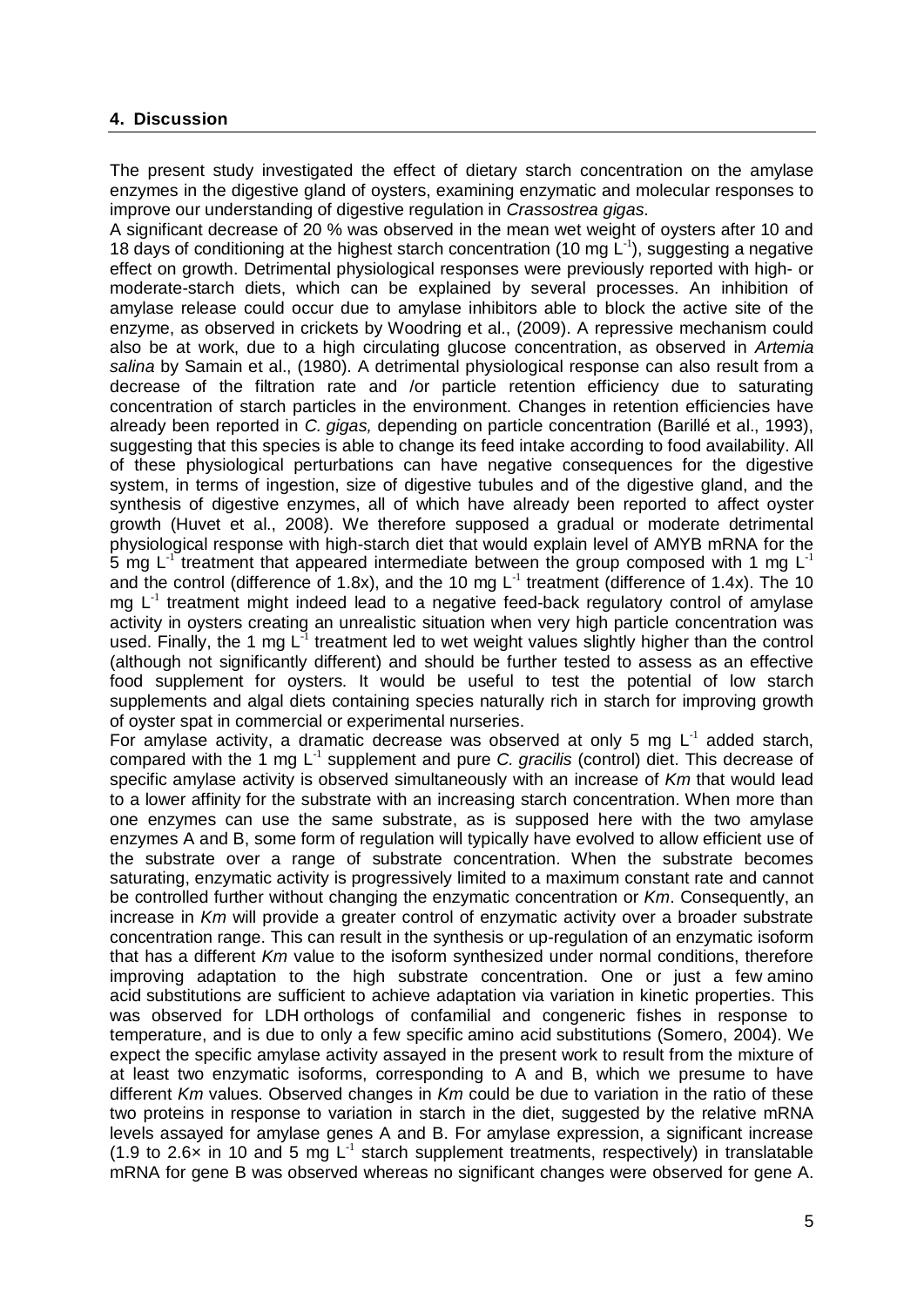Even though correlation between mRNA and protein expression may not hold true for some genes, most changes in gene expression profiles are reflected in the proteome, as shown in yeast where 87 % of the protein levels were correlated with their mRNA expression levels (Newman et al., 2006). This was also the case in mammalian pancreatic acinar cells, where differences in amylase protein concentration were thought to be mostly related directly to amylase gene transcription (Logsdon et al., 1987).

Our data suggested that amylase *Km* increase could, at least partially, be linked to an increase in translatable mRNA for the amylase B form in response to variation in starch availability. Amylase B enzyme is expected to have a higher *Km* than amylase A enzyme, and should be the subject of further enzymatic study. For further investigation of this point, amylase A and B enzymes would need to be specifically assayed. Alternatively, amylase A and B functions could be assessed on the basis of altered phenotypes, especially for enzymatic properties associated with gene disruption, using methods such as that recently developed in oyster with RNA inteference (Fabioux et al., 2009). In this context, the high level of polymorphism of amylase A and B genes (Sellos et al., 2003) needs to be taken into account considering that polymorphism affects digestive properties and growth in oyster (Huvet et al., 2008) and that individuals that are homozygous for particular amylase alleles have displayed significant variation of *Km* values in *Drosophila subobscura* (Savic et al., 2008).

To conclude, we demonstrated the capacity for amylase gene B to be regulated at the mRNA level when starch varied in the food, whereas the gene A was not regulated under these conditions. This is the first study that has found evidence for a putative role of the oyster amylase gene B in digestive processes and the first time that changes in its expression have been recorded. Genes A and B had been previously found to encode mature proteins of 500 and 499 amino acids, respectively, with 94 % similarity (Sellos et al., 2003). None of our previous investigation showed any regulation of gene B transcription and only showed weak levels of *AMYB* mRNA; so the functional role of the gene B was in question (Huvet et al., 2003; Huvet et al., 2008). The variation we observed for amylase B mRNA level in the present study is in agreement with the adaptation of amylase gene B already reported in some vertebrates (Brannon, 1990). Its role might be crucial in the adaptation of *C. gigas* to variation in starch concentration in the diet, whereas amylase gene A has already been suggested to adapt digestive processes in response to variation in quantity of the same alga in the oyster diet (Huvet et al., 2003). Adaptive significance of gene-enzyme polymorphism depending on the carbohydrate composition of the diet, especially at limiting or low level, would make an interesting study, through a multifactorial experiment like that developed for *Drosophila subobscura* (Andjelković et al., 2003), particularly considering that activity regulation is mostly important for the adaptation to the environment with respect to the level of starch it contains (Fujimoto et al., 1999).

# **Acknowledgements**

We are indebted to H. McCombie for her help with the English. We thank the staff of the Argenton station for rearing the experimental oysters under controlled conditions and M. Prudence for technical assistance. Many thanks to F. Pernet for statistical advice. This work was partly supported by the Bureau des Ressources Génétiques (contract n°05/5210460/YF) and by a Région Basse-Normandie grant.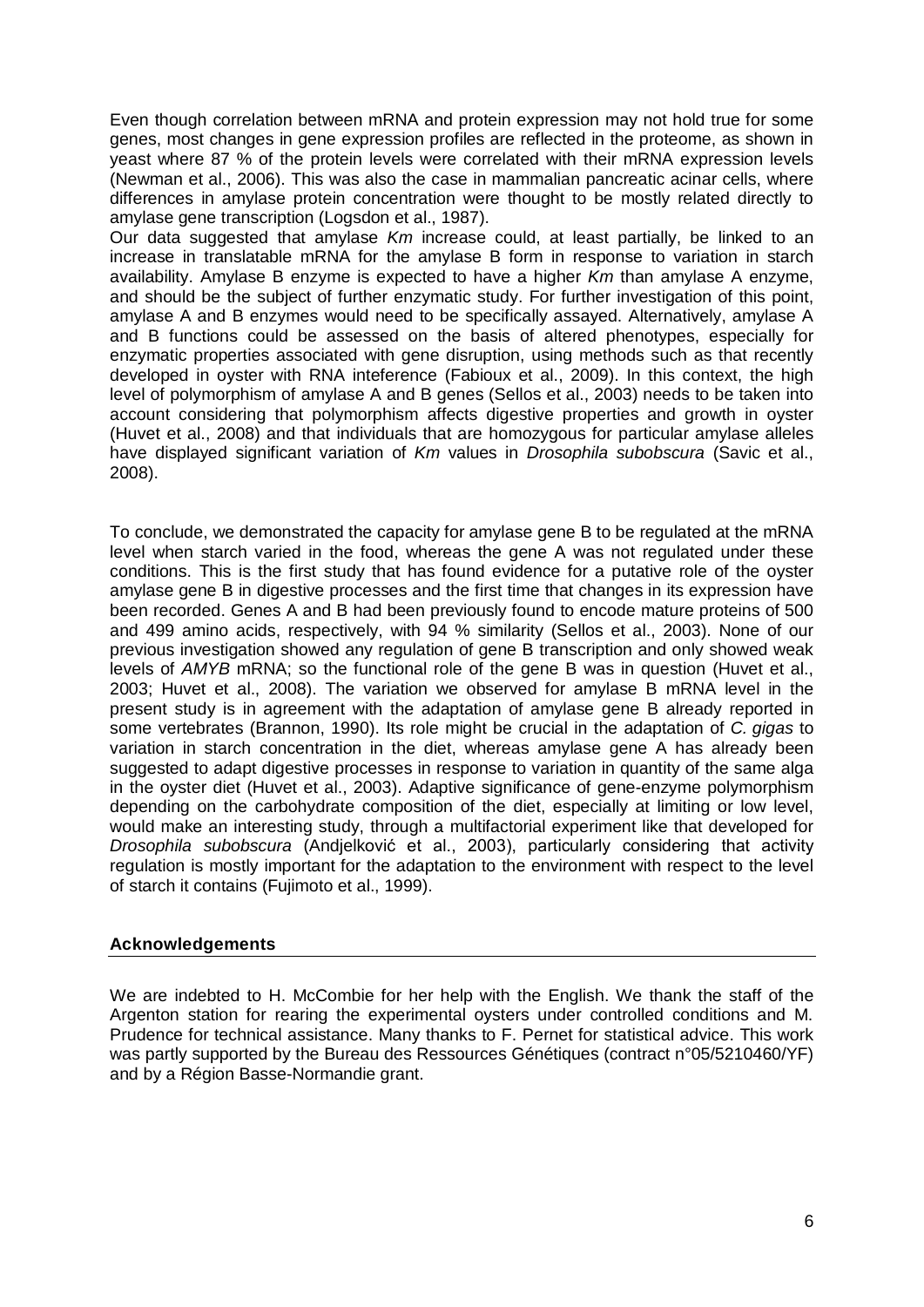# **References**

Andjelković, M., Savić, T., Milanović, M., Stamenković-Radak, M., 2003. Adaptive significance of amylase polymorphism in *Drosophila*. XII. density- and frequency-dependent selection at the Amy locus in *Drosophila subobscura* reared on media with different carbohydrate composition. J Zool Syst Evol Res 41, 137–143.

Barillé, L., Prou, J., Héral, M., Bougrier, S., 1993. No influence of food quality, but rationdependent retention efficiencies in the Japanese oyster *Crassostrea gigas*. J Exp Mar Biol Ecol 171, 91-106.

Bayne, B.L., 1976. Marine Mussels, Their Ecology and Physiology. Cambridge University Press, London, pp 494.

Borowsky, R., 1984. Environmental control of amylase phenotype in amphipods of the genus *Gammarus*. Biol Bull 167, 647-657.

Brannon, P.M., 1990. Adaptation of the exocrine pancreas to diet. Annu Rev Nutr 10, 85-105. Fabioux, C., Huvet, A., Lelong, C., Robert, R., Pouvreau, S., Daniel, J.Y., Minguant, C., Le Pennec, M., 2004. Oyster vasa-like gene as a marker of the germline cell development in *Crassostrea gigas*. Biochem Biophys Res Commun 320, 592-598.

Fabioux, C., Corporeau, C., Quillien, V., Favrel, P., Huvet, A., 2009. *In vivo* RNA interference in oyster: vasa silencing inhibits germ cell development. FEBS J 276, 2566-2573.

Fujimoto, J., Kanou, C., Eguchi, Y., Matsuo, Y., 1999. Adaptation to a Starch Environment and Regulation of α-Amylase in *Drosophila*. Biochem Genet 37, 53-62.

Guarna, M.M., Borowsky, R.L., 1995. Biochemical properties of amylase isozymes from *Gammarus palustris*. A comparative study. Comp Biochem Physiol B 112, 619-628.

Huvet, A., Dubois, S., Daniel, J.Y., Quéré, C., Prudence, M., Van Wormhoudt, A., Sellos, D., Samain, J.F., Moal, J., 2003. Tissue expression of two amylase genes in the Pacific oyster *Crassostrea gigas*. Effects of two different food rations. Aquaculture 228, 321-333.

Huvet, A., Herpin, A., Dégremont, L., Labreuche, Y., Samain, J.F., Cunningham, C., 2004. The identification of genes from the oyster *Crassostrea gigas* that are differentially expressed in progenies exhibiting opposed susceptibility to summer mortality. Gene 343, 211-220.

Huvet, A., Jeffroy, F., Fabioux, C., Daniel, J.Y., Quillien, V., Van Wormhoudt, A., Moal, J., Samain, J.F., Boudry, P., Pouvreau, S., 2008. Association between growth, foodconsumption related traits and amylase gene polymorphism in the Pacific oyster *Crassostrea gigas*. Anim Genet 39, 662-665.

Ibarrola, I., Navarro, E., Iglesias, J.I.P., 1998. Short-term adaptation of digestive processes in the cockle *Cerastoderma edule* exposed to different food quantity and quality. J Comp Physiol B 168, 32-40.

Ibarrola, I., Etxeberria, M., Iglesias, J.I.P., Urrutia, M.B., Angulo A., 2000. Acute and acclimated responses of the cockle *Cerastoderma edule* (L.) to changes in food quality and quantity. II. Enzymatic, cellular and tissular responses of the digestive gland. J Exp Mar Biol Ecol 252, 199-219.

Le Moullac, G., Klein, B., Sellos, D., Van Wormhoudt, A., 1997. Adaptation of trypsin, chymotrypsin and alpha-amylase to casein level and protein source in *Penaus vannamei* (*Crustacea Decapoda*). J Exp Mar Biol Ecol 208, 107-125.

Logsdon, C.D., Perot, K.J., McDonald, A.R., 1987. Mechanism of glucocorticoid-induced increase in pancreatic amylase gene transcription. J Biol Chem 262, 15765-15769.

Lowry, O.H., Rosebrough, N.J., Farr, A.L., Randall, R.J., 1951. Protein measurement with the Folin phenol reagent. J Biol Chem 193, 251.

Moal, J., Martin-Jezequel, V., Harris, R.P., Samain, J.F., Poulet, S.A., 1987. Interspecific and intraspecific variability of the chemical composition of marine phytoplancton. Oceanol Acta 10, 339-346.

Moal, J., Daniel, J.Y., Sellos, D., Van Wormhoudt, A., Samain, J.F., 2000. Amylase mRNA expression in *Crassostrea gigas* during feeding cycles. J Comp Physiol B 170, 21-26.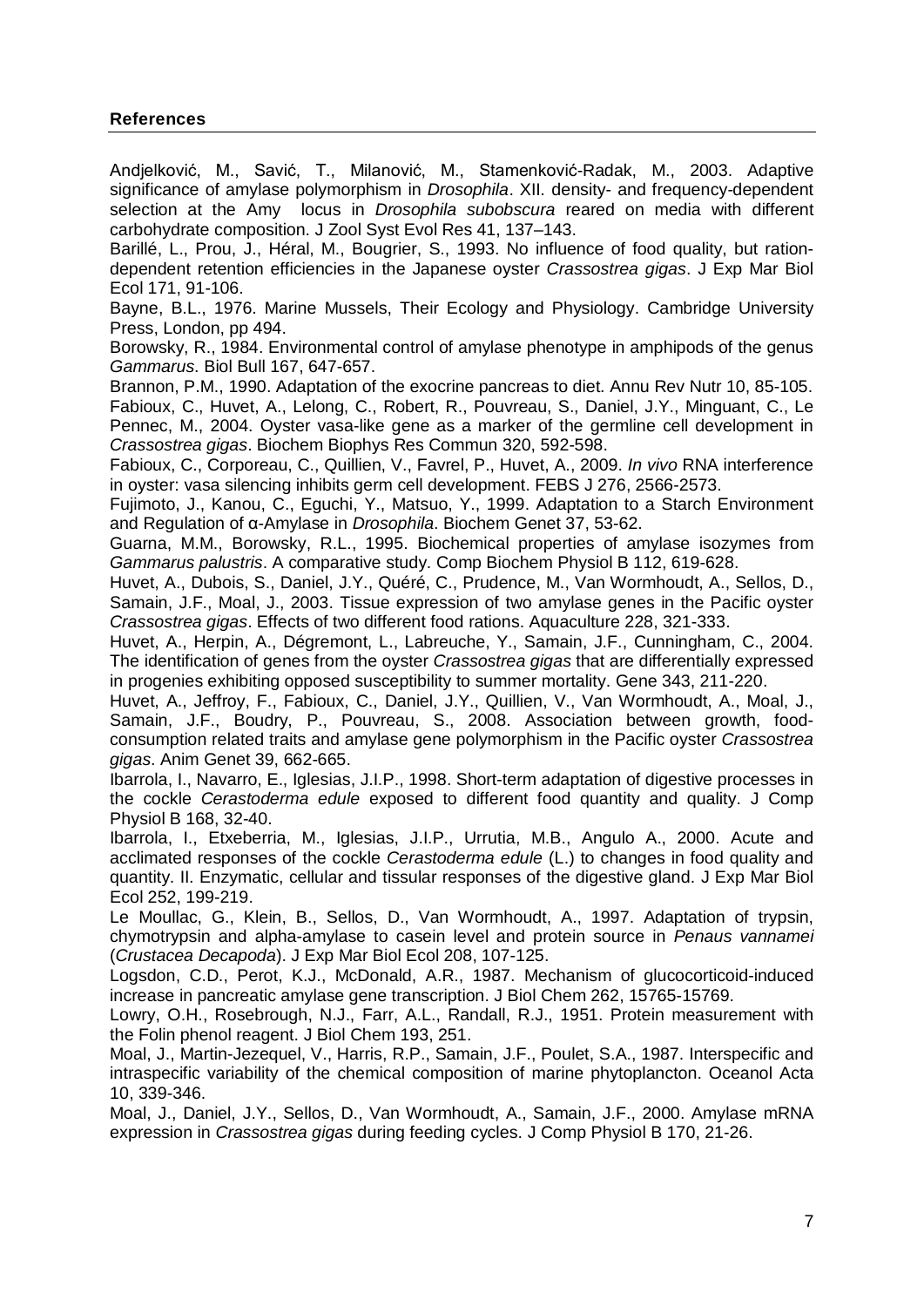Newman, J.R., Ghaemmaghami, S., Ihmels, J., Breslow, D.K., Noble, M., DeRisi, J.L., Weissman, J.S., 2006. Single-cell proteomic analysis of *S. cerevisiae* reveals the architecture of biological noise. Nature 441, 840-846.

Nikapitiya, C., Oh, C., Whang, I., Kimb, C.G., Leeb, Y.H., Kimb, S.J., Lee, J., 2009. Molecular characterization, gene expression analysis and biochemical properties of alphaamylase from the disk abalone, *Haliotis discus discus*. Comp Biochem Physiol B 152, 271- 281.

Pernet, F., Tremblay, R., Comeau, L., Guderley, H., 2007. Temperature adaptation in two bivalve species from different thermal habitats: energetics and remodelling of membrane lipids. J Exp Biol 210, 2999-3014.

Pfaffl, M.W., 2001. A new mathematical model for relative quantification in real-time RT-PCR. Nucleic Acids Res. 29, 45.

Powell, J.R., Andjelkovic, M., 1983. Population genetics of *Drosophila* amylase: IV. Selection in laboratory populations maintained on different carbohydrates. Genetics 103, 675–689.

Prudence, M., Moal, J., Boudry, P., Daniel, J.Y., Quéré, C., Jeffroy, F., Mingant, C., Ropert, M., Bédier, E., Van Wormhoudt, A., Samain, J.F., Huvet, A., 2006. An amylase gene polymorphism is associated with growth differences in the Pacific cupped oyster *Crassostrea gigas*. Anim Genet 37, 348-351.

Samain, J.F., Daniel, J.Y., Le Coz, J.R., 1977. Trypsine, amylase et protéines du zooplancton, dosage automatique et manuel. J Exp Mar Biol Ecol 29, 279-289.

Samain, J.F., Moal, J., Daniel, J.Y., Le Coz, J.R., Jezequel, M., 1980. The digestive enzymes amylase and trypsin during the development of *Artemia*: effect of food conditions. In, *The Brine Shrimp Artemia*, *Vol. 2*, edited by G. Persoone, P. Sorgeloos, O. Roels and E. Jaspers, Universa Press, Wetteren, Belgium, pp239-255.

Samain, J.F., Salaun, M., Diouris, M., Daniel, J.Y., Le Coz, J.R., Moal, J., 1991. Digestive enzymes during development of *Pecten maximus*, relations with ingestion and absorption processes. 13th. International Congress of E.S.C.P.B.: Research for aquaculture, fundamentals and applied aspects. Antibes-Juan Les Pins. 6-10 Octobre 1991.

Savic, T., Milanovic, M., Stamenkovic-Radak, M., Andjelkovic, M., 2008. Adaptive significance of amylase polymorphism in *Drosophila*: Effect of substrates with different carbohydrate composition on some life-history traits of *Drosophila subobscura*. Russ J Genet 44, 279-285.

Sellos, D., Moal, J., Dégremont, L., Huvet, A., Daniel, J.Y., Nicoulaud, S., Boudry, P., Samain, J.F., Van Wormhoudt, A., 2003. Structure of amylase genes in populations of Pacific cupped oyster (*Crassostrea gigas*): tissue expression and allelic polymorphism. Mar Biotechnol 5, 360-372.

Somero, G.N, 2004. Adaptation of enzymes to temperature: searching for basic "strategies". Comp Biochem Physiol B 139, 321-333.

Wicker, C., Puigserver, A., Scheele, G., 1984. Dietary regulation of levels of actine mRNA coding for amylase and serine protease zymogens in the rat pancreas. Eur J Biochem 139, 381-387.

Woodring, J., Diersch, S., Lwalaba, D., Hoffmann, K.H., Meyering-Vos, M., 2009. Control of the release of digestive enzymes in the caeca of the cricket *Gryllus bimaculatus*. Physiol Entomol 34, 144-151.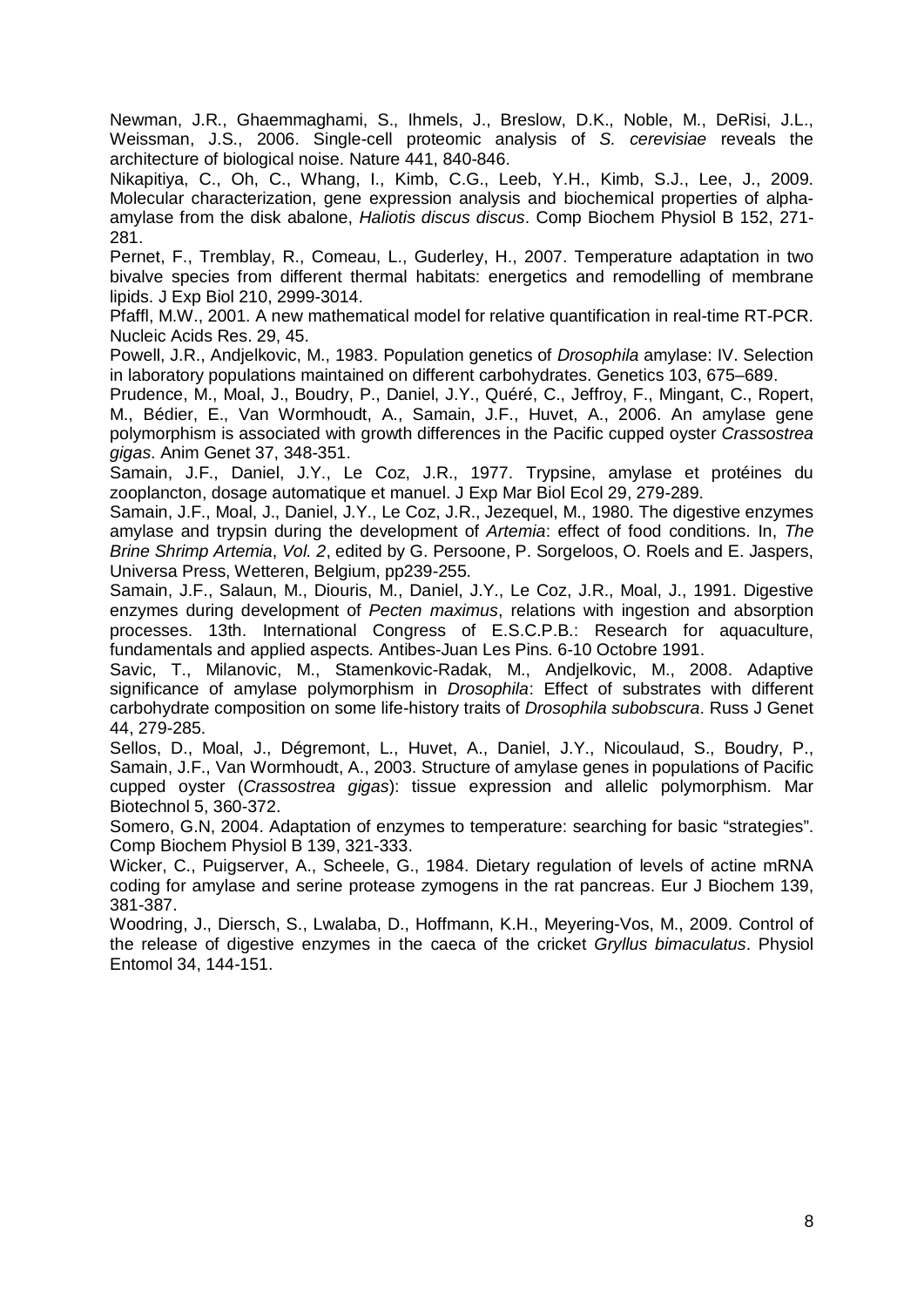#### **Tables**

#### **Table 1**

Wet flesh weight (in grams) of oysters after 10 (T1) and 18 (T2) days of food conditioning in four different treatments. Oysters were fed a *Chaetoceros gracilis* diet at a daily ration equal to 8 % dry weight algae/dry weight oyster for the control (c). For the treatments, a starch supplement was added at 1 mg  $L^{-1}$ , 5 mg  $L^{-1}$  or 10 mg  $L^{-1}$ .

|                | C  | 1 mg $L^{-1}$ | 5 mg L $^{\text{-}1}$                                               | 10 mg $L^{-1}$ |
|----------------|----|---------------|---------------------------------------------------------------------|----------------|
| T1             | AB |               | $12.89 \pm 3.81$ $14.09 \pm 4.94$ $13.18 \pm 5.90$ $10.52 \pm 4.96$ |                |
| T <sub>2</sub> |    |               | $12.83 \pm 4.35$ $13.71 \pm 3.88$ $13.69 \pm 4.17$ $10.53 \pm 2.88$ |                |

### **Table 2**

Summary of the split-split plot three-way ANOVAs on the effect of diet (starch supplementation) and sampling date on wet flesh weight, specific amylase activity, apparent Michaelis-Menten constant  $(K_M)$  and relative levels of *amylase* transcripts  $(AMYA$  and *AMYB*).

|                         |      | Weight |       | Activity     |       | $K_{\text{M}}$ |      | AMYA  |      | AMYB   |
|-------------------------|------|--------|-------|--------------|-------|----------------|------|-------|------|--------|
| Sources of<br>variation | F    | P      | F     | $\mathsf{P}$ | F     | $\mathsf{P}$   | F    | P     | F    | P      |
| <b>Diet</b>             | 14.7 | 0.036  | 79.57 | 0.0034       | 13.22 | 0.045          | 0.52 | 0.699 | 7.15 | 0.0026 |
| Tank                    | 2.94 | 0.128  | 1.72  | 0.265        | 0.01  | 0.931          | 0.34 | 0.596 | 2.40 | 0.139  |
| Diet x Tank             | 0.48 | 0.822  | 2.77  | 0.078        | 1.25  | 0.326          | 2.30 | 0.113 | 1.56 | 0.235  |
| Date                    | 0.66 | 0.418  | 0.24  | 0.634        | 0.43  | 0.52           | 0.15 | 0.704 | 1.75 | 0.203  |

Significant probabilities are in bold. Data of wet flesh weight, relative levels of *amylase* transcripts and apparent Michaelis-Menten constant were log-transformed. Specific amylase activity data were square root transformed.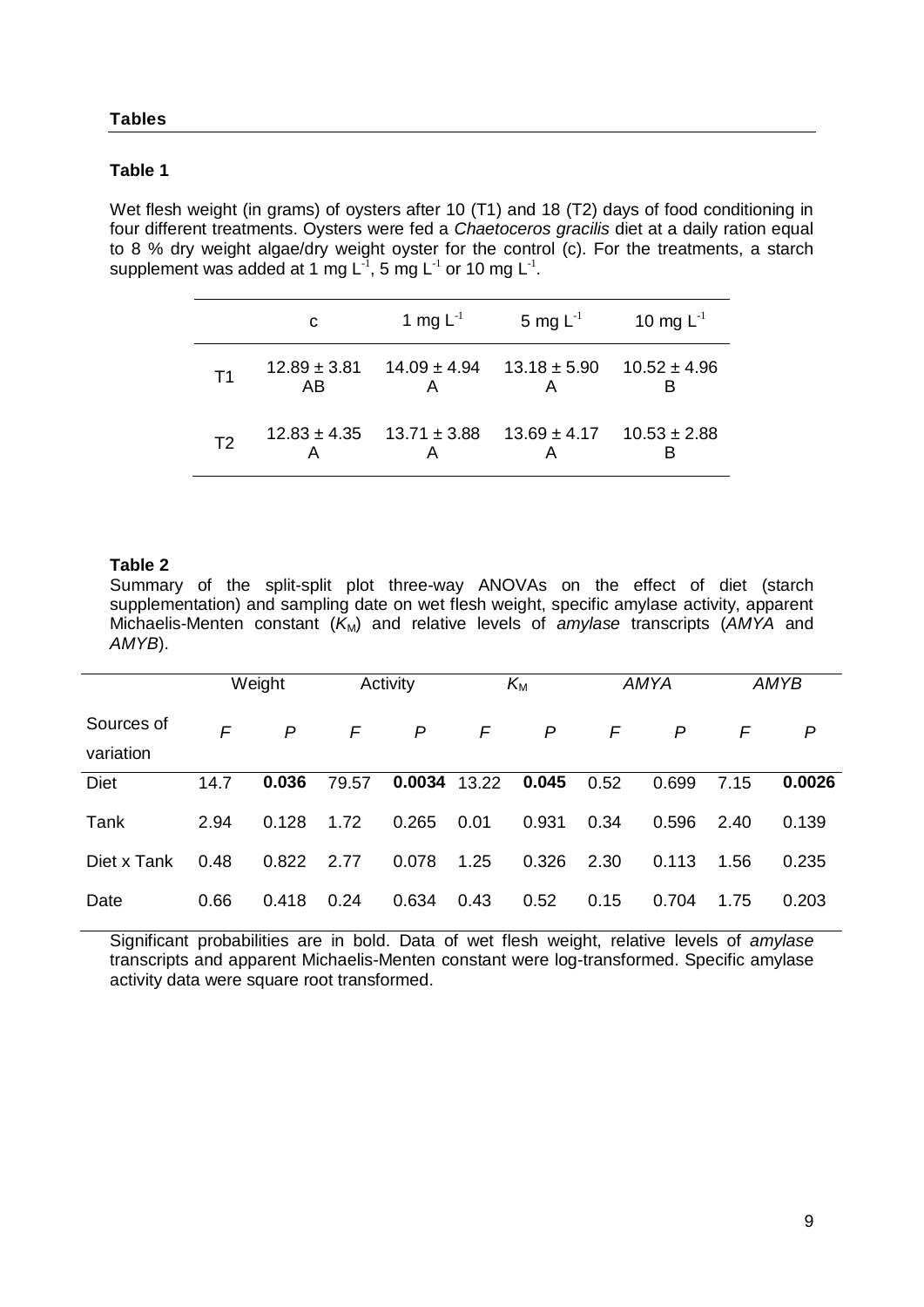



**Figure 1.** Specific amylase activity (given in UI/mg soluble protein) in the digestive gland of oysters after 10 (T1) and 18 (T2) days of food conditioning in four different replicated treatments. Oysters were fed a *Chaetoceros gracilis* diet at a daily ration equal to 8 % dry weight algae/dry weight oyster for the control (white bars). For the treatments, a starch supplement was added at 1 mg L<sup>-1</sup> (grey bars), 5 mg L<sup>-1</sup> (hatched bars) or 10 mg L<sup>-1</sup> (black bars). As no significant effect of the factor "raceway" nor interaction between diet and raceway were observed, the replicate data were pooled in the histograms. Results are therefore expressed as means of 4 pools of 8 digestive glands  $\pm$  standard deviation. Multiple comparisons were made between treatments using Tukey's HSD method at the 5 % level: homogenous groups have the same letters.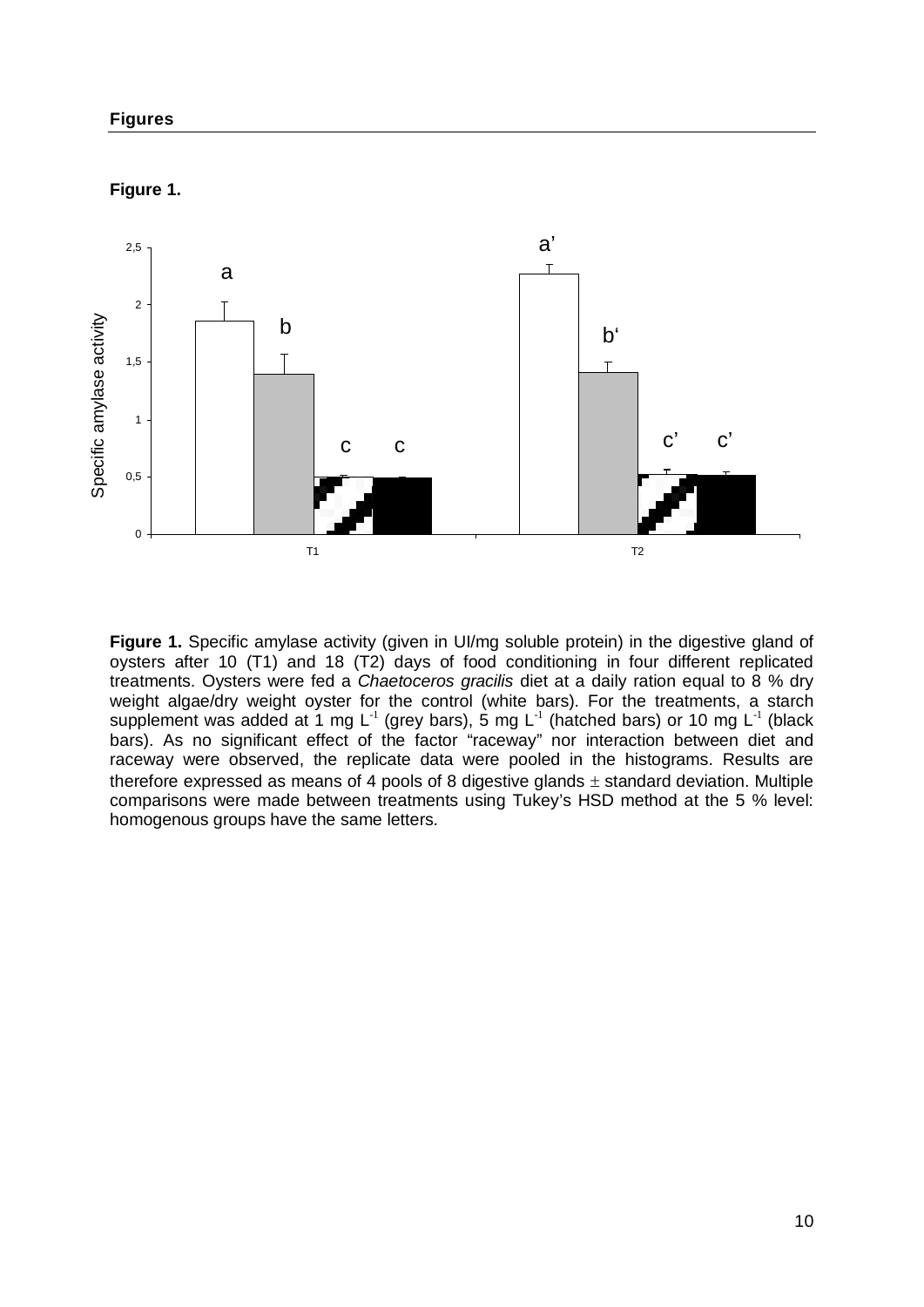



**Figure 2.** Apparent Michaelis-Menten constant ( $K_M$  in mg/ml of starch) in the digestive gland of oysters after 10 (T1) and 18 (T2) days of food conditioning in four different replicated treatments. Oysters were fed a *Chaetoceros gracilis* diet at a daily ration equal to 8 % dry weight algae/dry weight oyster for the control (white bars). For the treatments, a starch supplement was added at 1 mg L<sup>-1</sup> (grey bars), 5 mg L<sup>-1</sup> (hatched bars) and 10 mg L<sup>-1</sup> (black bars). As no significant effect of the factor "raceway" nor interaction between diet and raceway were observed, the replicate data were pooled in the histograms. Results are therefore expressed as means of 4 pools of 8 digestive glands  $\pm$  standard deviation. Multiple comparisons were made between treatments using Tukey's HSD method at the 5 % level; homogenous groups have the same letters.